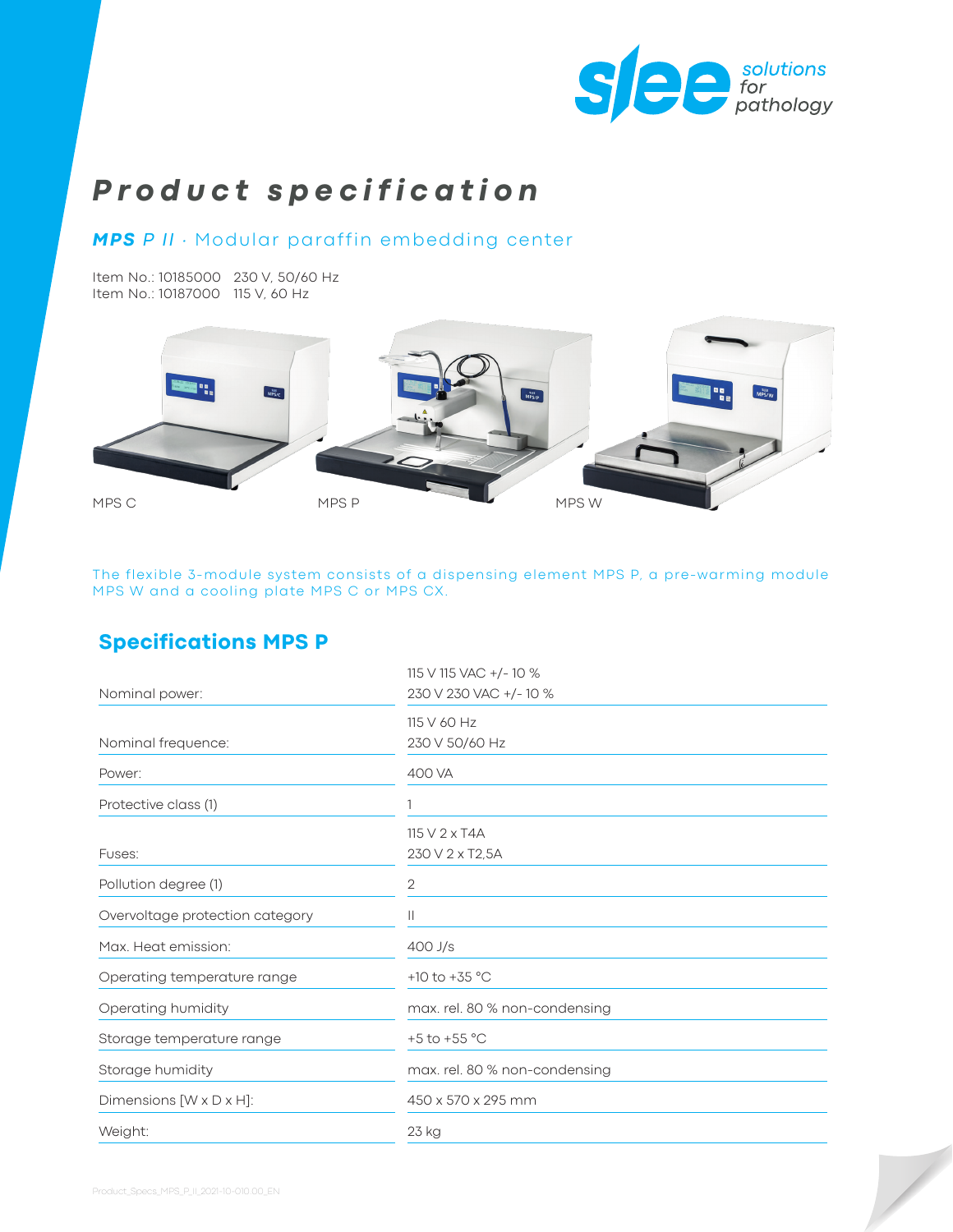

# **Specifications MPS P**

| Paraffin tank             | 5.51                                 |
|---------------------------|--------------------------------------|
| Cool spot                 | Peltier                              |
| Forceps holder            | $2 \times 4$                         |
| Light                     | LED                                  |
| Work area                 | $30 - 80 °C$                         |
| Installation requirements | < 2.000 m NN, 15 cm distance to wall |

(1) According to IEC 1010, EN 61010

## **Specifications MPS W**

| Nominal power:                    | 115 V 115 VAC +/-10 %<br>230 V 230 VAC +/-10 %                |
|-----------------------------------|---------------------------------------------------------------|
| Nominal frequence:                | 115 V 60 Hz<br>230 V 50/60 Hz                                 |
| Power:                            | 320 VA                                                        |
| Protective class (1)              |                                                               |
| Fuses:                            | 115 V 2 x T4A<br>230 V 2 x T2,5A                              |
| Pollution degree (1)              | 2                                                             |
| Overvoltage protection category   | Ш                                                             |
| Max. Heat emission:               | 320 J/s                                                       |
| Operating temperature range       | +10 to +35 $^{\circ}$ C                                       |
| Operating humidity                | max. rel. 80 % non-condensing                                 |
| Storage temperature range         | +5 to +55 $^{\circ}$ C                                        |
| Storage humidity                  | max. rel. 80 % non-condensing                                 |
| Dimensions [W x D x H]:           | 300 x 570 x 295 mm                                            |
| Weight:                           | 13 kg                                                         |
| Cassette bath, storage for moulds | approx. 150 cassettes,<br>approx. 500 moulds,<br>$30 - 80 °C$ |
| Installation requirements         | < 2.000 m NN. 15 cm distance to wall                          |
|                                   |                                                               |

(1) According to IEC 1010, EN 61010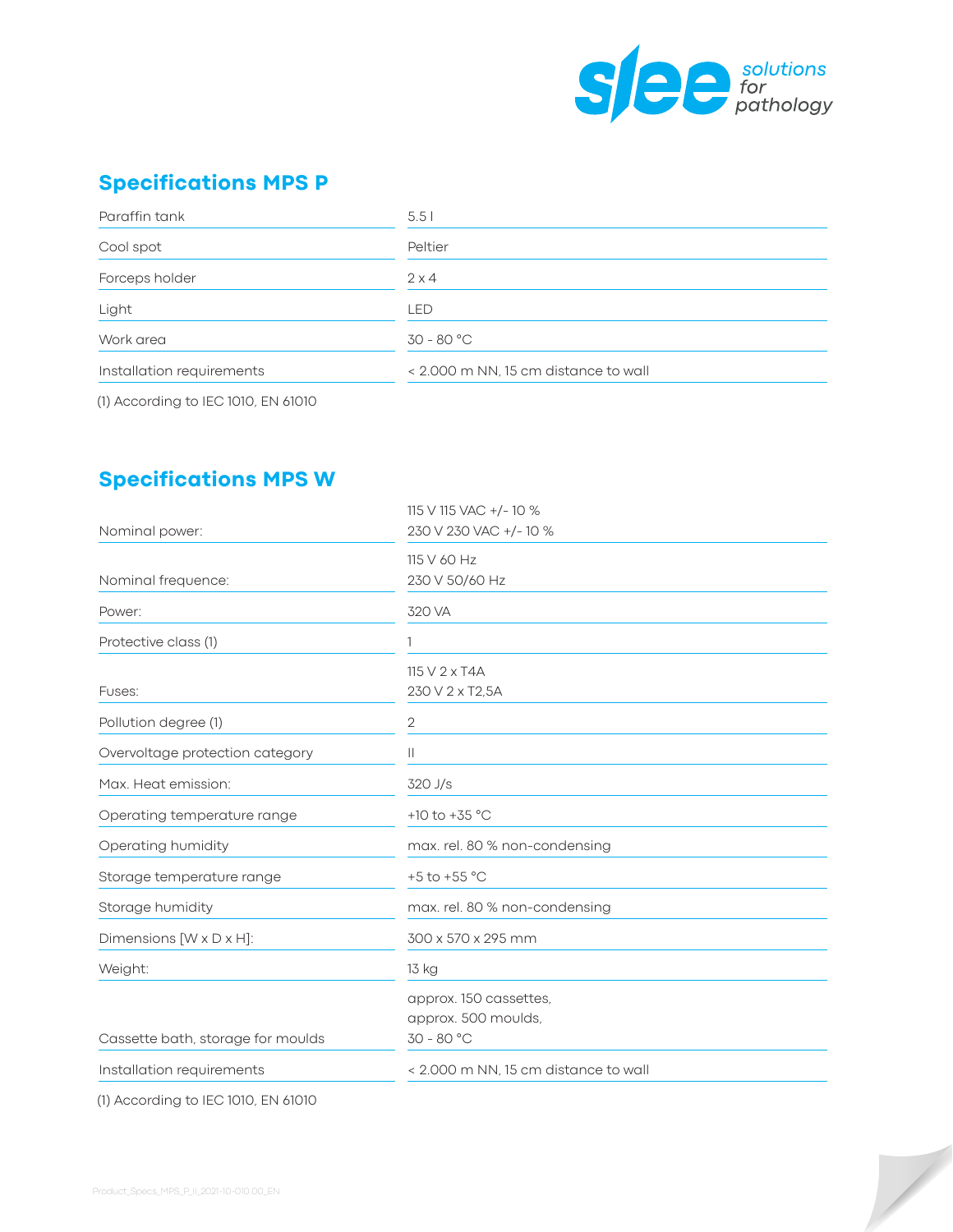

 $\overline{\phantom{a}}$ 

# **Specifications MPS C**

| 115 V 115 VAC +/- 10 %<br>230 V 230 VAC +/-10 %   |
|---------------------------------------------------|
| 115 V 60 Hz<br>230 V 50/60 Hz                     |
| 150 VA                                            |
| 1                                                 |
| 115 V 2 x T10A<br>230 V 2 x T4A                   |
| $\sqrt{2}$                                        |
| $\mathbf{  }$                                     |
| $150$ J/s                                         |
| +10 to +35 $^{\circ}$ C                           |
| max. rel. 80 % non-condensing                     |
| +5 to +55 $^{\circ}$ C                            |
| max. rel. 80 % non-condensing                     |
| 400 x 570 x 295 mm                                |
| 24 kg                                             |
| down to -15 °C                                    |
| R 134 a                                           |
| anodized aluminum<br>270 x 370 mm<br>80 cassettes |
| < 2.000 m NN, 15 cm distance to wall              |
|                                                   |

(1) According to IEC 1010, EN 61010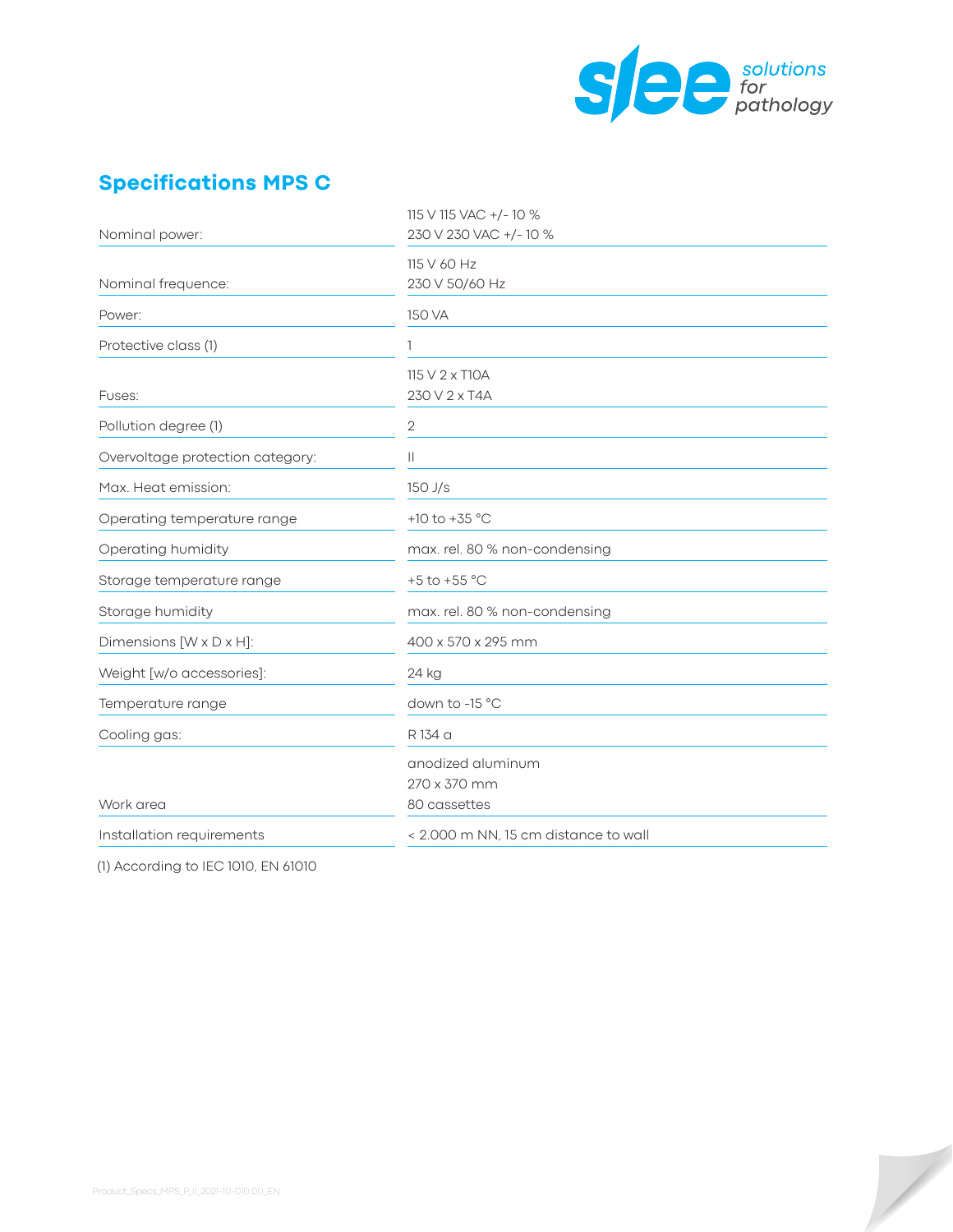

 $\overline{\phantom{a}}$ 

# **Specifications MPS CX**

| Nominal power:                   | 115 V 115 VAC +/-10 %<br>230 V 230 VAC +/-10 % |
|----------------------------------|------------------------------------------------|
|                                  | 115 V 60 Hz                                    |
| Nominal frequence:               | 230 V 50/60 Hz                                 |
| Power:                           | 250 VA                                         |
| Protective class (1)             |                                                |
|                                  | 115 V 2 x T10A                                 |
| Fuses:                           | 230 V 2 x T4A                                  |
| Pollution degree (1)             | 2                                              |
| Overvoltage protection category: | $\mathbf{  }$                                  |
| Max. Heat emission:              | $450$ J/s                                      |
| Operating temperature range      | +10 to +35 $^{\circ}$ C                        |
| Operating humidity               | max. rel. 80 % non-condensing                  |
| Storage temperature range        | +5 to +55 $^{\circ}$ C                         |
| Storage humidity                 | max. rel. 80 % non-condensing                  |
| Dimensions [W x D x H]:          | 600 x 570 x 295 mm                             |
| Weight [w/o accessories]:        | 30 kg                                          |
| Temperatur Kühlplatte            | -5 down to -15 °C programmable                 |
| Cooling gas:                     | R 134 a                                        |
|                                  | 270 x 570 mm,                                  |
|                                  | 120 cassettes.                                 |
| Work area                        | 375 moulds                                     |
| Installation requirements        | < 2.000 m NN, 15 cm distance to wall           |
|                                  |                                                |

(1) According to IEC 1010, EN 61010